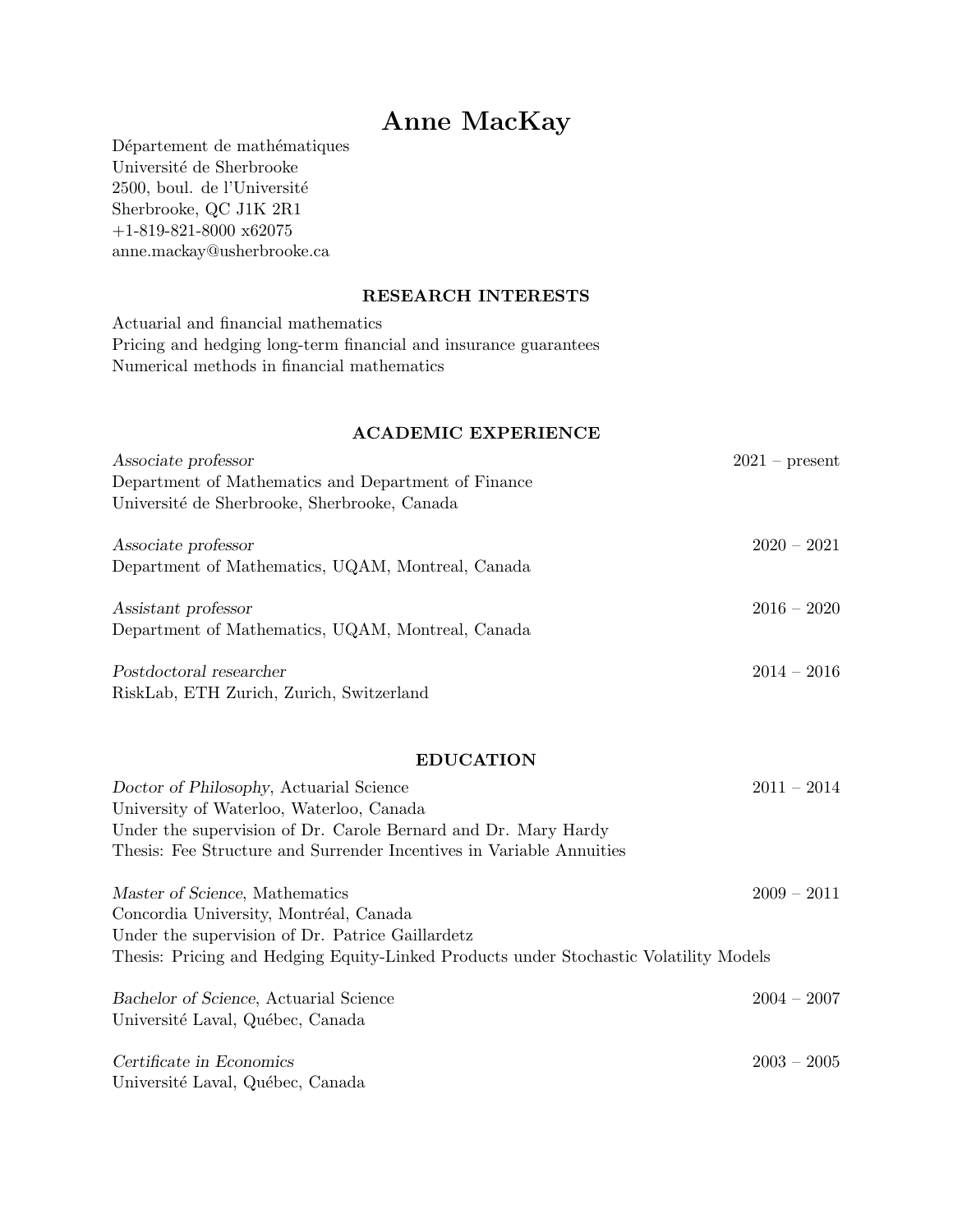#### PROFESSIONAL DESIGNATIONS

Fellow of the Society of Actuaries (FSA) 2012 Associate of the Canadian Institute of Actuaries (ACIA) 2019

## GRANTS AND AWARDS

#### Research Grants

| Discovery Grant, NSERC (\$90,000 over 5 years, one year extension)                     | $2016 - 2022$ |
|----------------------------------------------------------------------------------------|---------------|
| Etablissement de nouveaux chercheurs universitaires, FRQNT (40 000\$ over 2 years)     | $2018 - 2020$ |
| Research Grant, IFSID (\$35,000 shared with A. Melnikov)                               | $2016 - 2017$ |
| Individual Research Grant, Society of Actuaries (\$24,000 shared with Z. Cui, R. Feng) | $2015-2016$   |

#### PUBLICATIONS

#### Publications in peer-reviewed journals

- 1. Kouritzin, M. A., A. MacKay and N. Vellone-Scott (2020): "New Branching Filters With Explicit Negative Dependence", IEEE Access, 8, 157306-157321, doi: 10.1109/ACCESS.2020.3019226.
- 2. Kouritzin, M. A. and A. MacKay (2020): "Branching Particle Pricers with Heston Examples", International Journal of Theoretical and Applied Finance, 23(1), 29 pages.
- 3. MacKay, A., A. Melnikov et Y. Mishura (2018): "Optimization of small deviation for mixed fractional Brownian motion with trend", Stochastics, 90(7): 1-24.
- 4. Kourtizin, M. et A. MacKay (2018): "VIX-linked fees for GMWBs via Explicit Solution Simulation Methods", Insurance: Mathematics and Economics, 81: 1-17.
- 5. MacKay, A. (2017): "Quantile hedging pension payoffs: an analysis of investment incentives", European Actuarial Journal, 7(2): 481-514.
- 6. Cui, Z., R. Feng and A. MacKay (2017): "Variable Annuities with VIX-linked Fee Structure under a Heston-type Stochastic Volatility Model", North American Actuarial Journal, 21(3): 458-483.
- 7. MacKay, A., M. Augustyniak, C. Bernard and M. Hary (2015): "Risk Management of Policyholder Behavior in Equity-Linked Insurance", Journal of Risk and Insurance, 84(2): 661-690.
- 8. MacKay, A., M. V. Wüthrich (2015): "Best-Estimates in Bond Markets with Reinvestment Risk", Risks, 3(3): 250-276.
- 9. Bernard, C., A. MacKay and M. Muehlbeyer (2014): "Optimal Surrender Policy for Variable Annuity Guarantees", Insurance: Mathematics and Economics, 55, 116-128.
- 10. Bernard, C., M. Hardy and A. MacKay (2014): "State-Dependent Fees for Variable Annuity Guarantees", ASTIN Bulletin, 44, 559-585.
- 11. Gaillardetz, Patrice, Huan Yi Li, and Anne MacKay (2012): "Equity-linked products: evaluation of the dynamic hedging errors under stochastic mortality", European Actuarial Journal, 2(2): 243-258.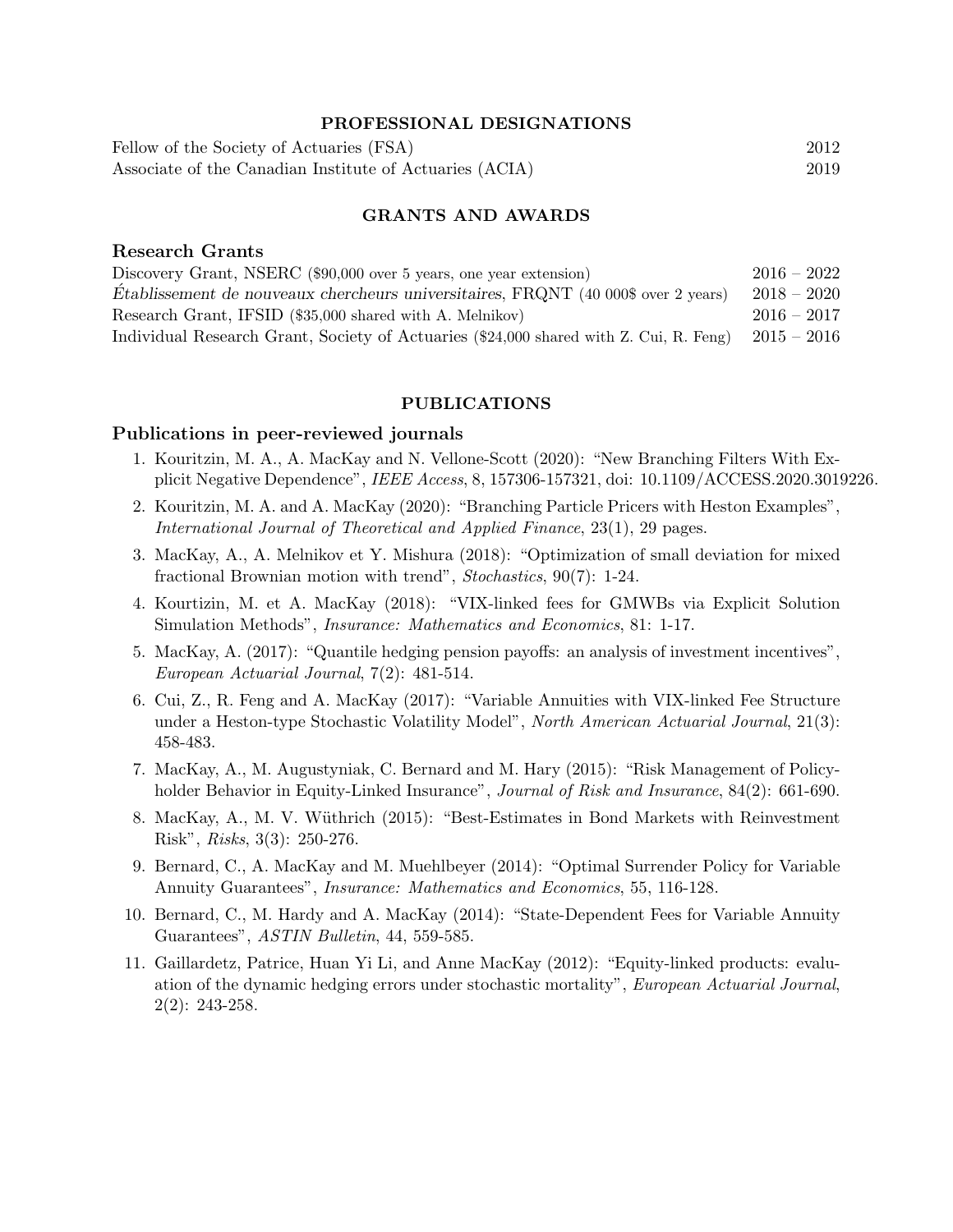## Peer-reviewed book chapters

- 1. Kouarfate, I. R, M. A. Kouritzin, A. MacKay (2021): "Explicit solution simulation method for the 3/2 model", to appear in Advances in Probability and Mathematical Statistics.
- 2. MacKay, A. and A. Melnikov (2018): "Price bounds in jump-diffusion markets revisited via market completions", in Recent Advances in Mathematical and Statistical Methods for Scientific and Engineering Applications edited by D. Marc Kilgour, Herb Kunze, Roman Makarov, Roderick Melnik and Sunny Wang, Springer, 553 - 563.
- 3. Bernard, C., A. MacKay (2014): "Reducing Surrender Incentives through Fee Structure in Variable Annuities", Chapter in *Innovations in Quantitative Risk Management* edited by K. Glau, M. Scherer and R.Zagst, Springer, 209 - 223.

## Working and submitted papers

- 1. MacKay, A. and A. Ocejo (2021): "Portfolio optimization with a guaranteed minimum maturity benefit and risk-adjusted fees", under revision.
- 2. Kouritzin, M. and A. MacKay (2021): "On stochastic approximation and option pricing".

## SEMINARS AND TALKS

- 1. "VIX-linked fee analysis via continuous-time Markov chain methods", One World Actuarial Research Seminar, November 2021 (virtual seminar).
- 2. "Fee structure and optimal investment mix in variable annuities", Waterloo Actuarial Science and Mathematical Finance Seminar, University of Waterloo, Waterloo, Canada, November 2020 (virtual seminar).
- 3. "Les mathématiques financières, de Bachelier à la finance quantique", Club Math, Université de Sherbrooke, Sherbrooke, Canada, November 2020 (virtual seminar).
- 4. "Fee structure and optimal investment mix in variable annuities", Quantact Seminar, Montreal, Canada, November 2020 (virtual seminar).
- 5. "Fee structure and optimal investment mix in variable annuities", Virtual Workshop on New Challenges in the Interplay between Finance and Insurance (event held as replacement for the Workshop on New Challenges in the Interplay between Finance and Insurance, Oberwolfach, Germany), October 2020 (virtual talk).
- 6. "Equity-linked insurance products: bridging actuarial and financial mathematics", October Math Day Symposium, University of North Carolina at Charlotte, Charlotte, USA, October 2020 (virtual plenary talk).
- 7. "Optimisation de portefeuille appliquée aux fonds distincts", Statistics seminar, Université de Sherbrooke, January 2020.
- 8. "Fee structure and optimal investment mix in variable annuities", Mathematical Finance and Applied Probability Seminar, University of Connecticut, January 2020.
- 9. "Constrained portfolio optimization in variable annuities", Winter Meeting of the Canadian Mathematical Society, Toronto, Canada, December 2019 (invited talk).
- 10. "Branching pricers with Heston examples", XV Latin American Congress of Probability and Mathematical Statistics, Mérida, Mexico, December 2019 (invited talk).
- 11. "Fee structure and optimal investment mix in variable annuities", 23rd International Congress on Insurance: Mathematics and Economics, Munich, Germany, July 2019.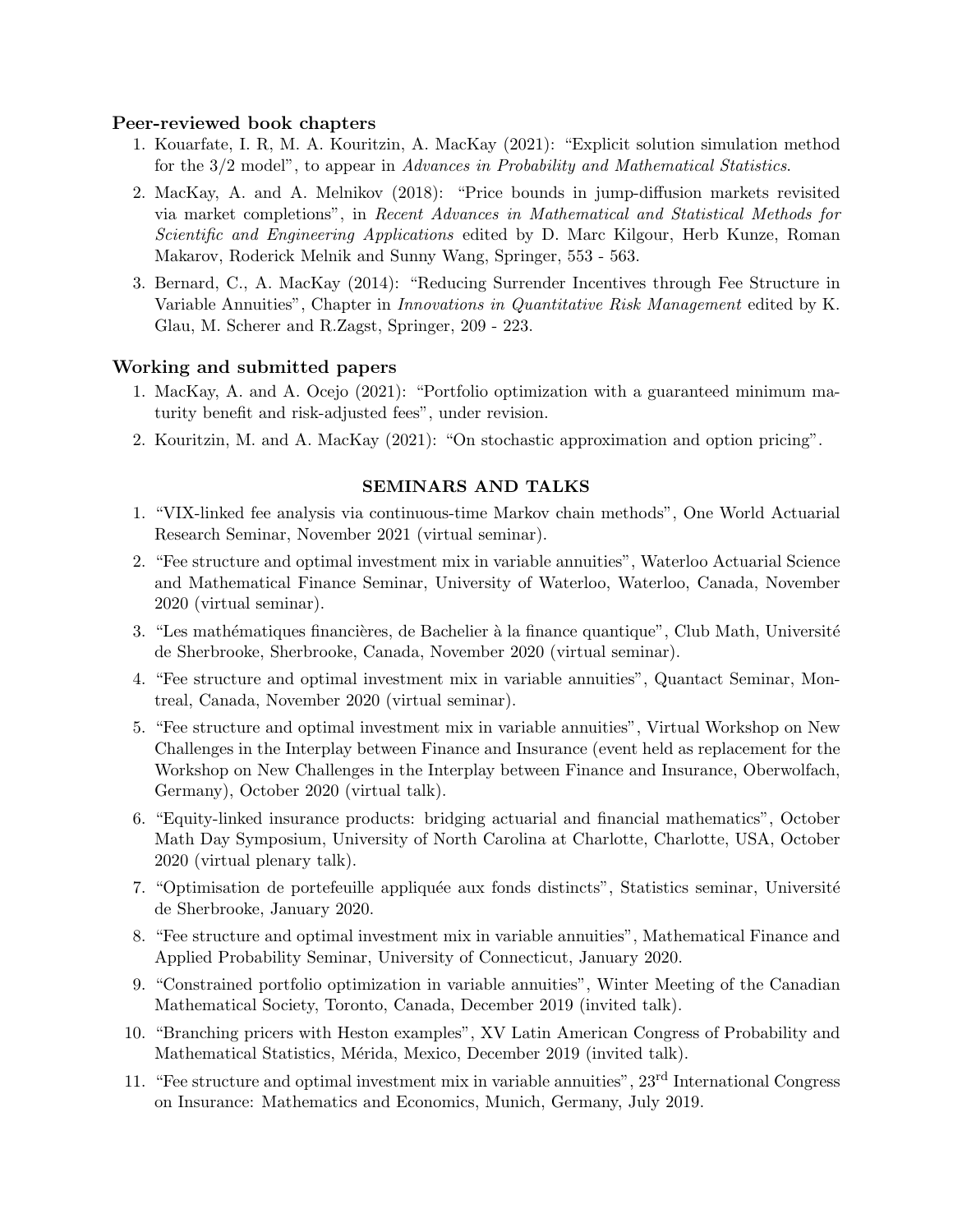- 12. "Simulating Heston via explicit weak solutions", Third International Congress on Actuarial Science and Quantitative Finance, Manizales, Colombia, June 2019.
- 13. "Simuler le modèle de Heston à l'aide de solutions explicites faibles", Statistics Seminar, Université de Sherbrooke, June 2019.
- 14. "Simulating Heston via explicit weak solutions", Annual meeting of the Statistical Society of Canada, Calgary, Canada, May 2019.
- 15. "Simulating Heston via explicit weak solutions", Fields Institute Quantitative Finance Seminar, Toronto, Canada, February 2019.
- 16. "Stochastic approximation algorithms: applications to variable annuities", 53rd Actuarial Research Conference, London, Canada, August 2018.
- 17. "VIX-linked Fees for GMWBs via Explicit Solution Simulation Methods", 21st International Congress on Insurance: Mathematics and Economics, Vienna, Austria, July 2017.
- 18. "Risk management via product design in variable annuities", Georgia State University, Atlanta, USA, December 2016.
- 19. "Variable Annuities with VIX-linked Fee Structure under a Heston-type Stochastic Volatility Model",  $51<sup>st</sup>$  Actuarial Research Conference, Minneapolis, USA, July 2016.
- 20. "Quantile Hedging Interest Rate Linked Payoffs Using Equity", 20th International Congress on Insurance: Mathematics and Economics, Atlanta, USA, July 2016.
- 21. "VIX-linked Fee Structure for Variable Annuities", Sixth International IMS-FIPS Workshop, Edmonton, Canada, July 2016 (invited talk).
- 22. "Can quantile hedging explain funding practices for pension plans?", ETH Zurich, Zurich, Switzerland, April 2016.
- 23. "Risk Management of Policyholder Behavior in Equity-Linked Life Insurance", Université Catholique de Louvain, Louvain-la-Neuve, Belgium, November 2015.
- 24. "Risk Management of Policyholder Behavior in Equity-Linked Life Insurance", Université de Lausanne, Lausanne, Switzerland, November 2015.
- 25. "Risk Management of Policyholder Behavior in Equity-Linked Life Insurance", Cass Business School, London, United Kingdom, October 2015.
- 26. "Best-Estimates in Bond Markets with Reinvestment Risk", University of Copenhagen, Copenhagen, Denmark, October 2015.
- 27. "Best-Estimates in Bond Markets with Reinvestment Risk", Heriot Watt University, Edinburgh, United Kingdom, July 2015.
- 28. "Best-Estimate Yield Curves in Incomplete Bond Markets", 19th International Congress on Insurance: Mathematics and Economics, Liverpool, United Kingdom, June 2015.
- 29. "Best-Estimates in Bond Markets with Reinvestment Risk", 2015 Annual Meeting of the Statistical Society of Canada, Halifax, Canada, June 2015 (invited talk).
- 30. "Risk Management of Policyholder Behavior in Equity-Linked Insurance", Actuarial and Financial Mathematics Conference, Brussels, Belgium, January 2015.
- 31. "Group Self-Annuitization Schemes: How Optimal Are 'Optimal' Strategies?", ETH Zurich, Zurich, Switzerland, November 2014.
- 32. "Risk Management of Policyholder Behavior in Equity-Linked Life Insurance", Université de Montréal, Montréal, Canada, September 2014.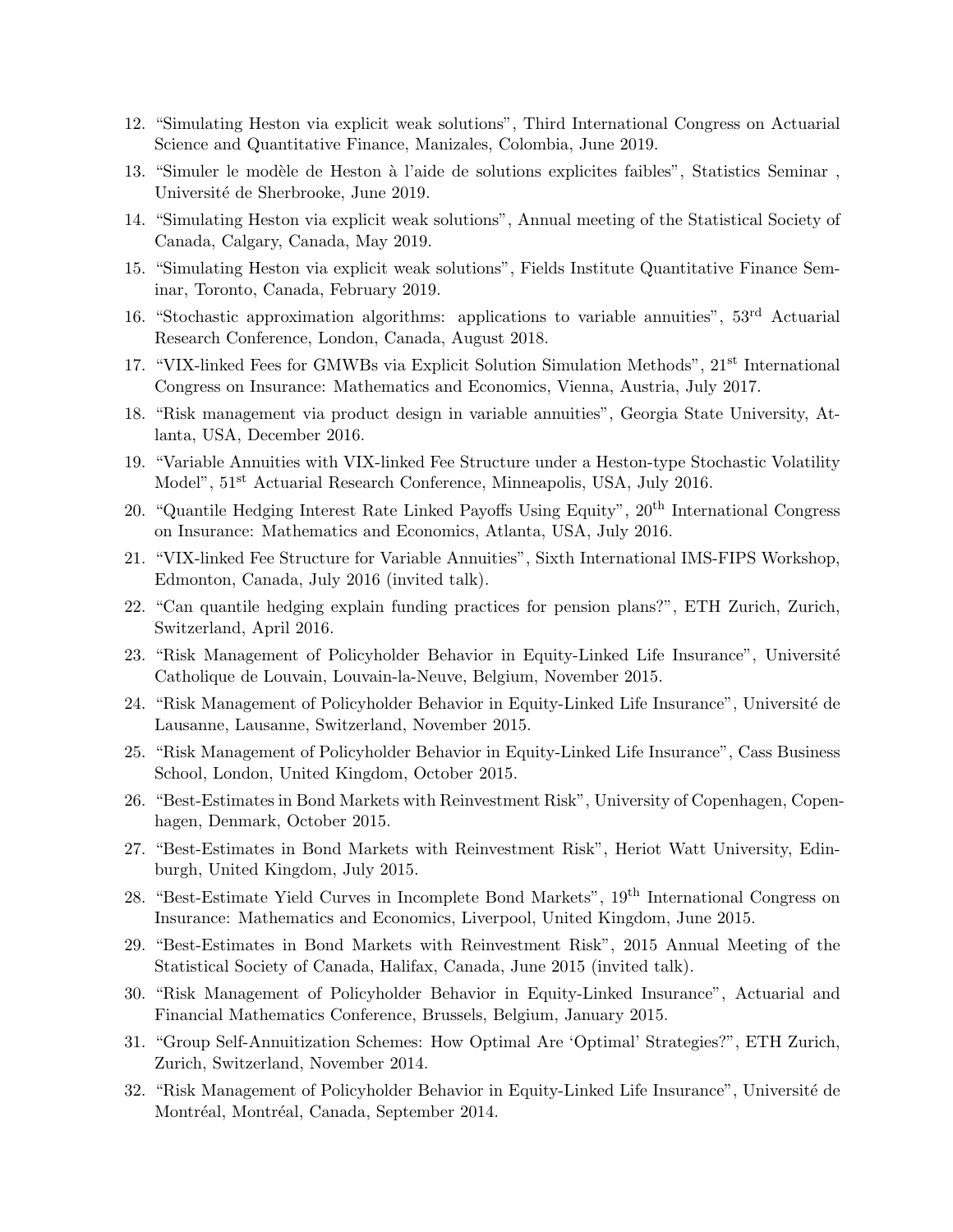- 33. "Fixed and Variable Payout Annuities: How Optimal Are 'Optimal' Strategies?", 49th Actuarial Research Conference, Santa Barbara, USA, July 2014.
- 34. "Reducing Surrender Incentives through Fee Structure in Variable Annuities", 2014 Annual Meeting of the Statistical Society of Canada, Toronto, Canada, May 2014 (invited talk).
- 35. "Optimal Surrender Policy for Variable Annuity Guarantees", 3rd Workshop on Insurance Mathematics, Quebec City, Canada, January 2014 (invited talk).
- 36. "State-Dependent Fees and the Surrender Option in Variable Annuities", IFA Ulm, Ulm, Germany, July 2013.
- 37. "State-Dependent Fees and the Surrender Option in Variable Annuities", 17th International Congress on Insurance: Mathematics and Economics, Copenhagen, Denmark, July 2013.
- 38. "State-Dependent Fees and the Surrender Option in Variable Annuities", Annual Meeting of the Canadian Applied and Industrial Mathematics Society, Quebec City, Canada, June 2013.
- 39. "Market Dependent Fees for GMMB and GMDB Riders", 47th Actuarial Research Conference, Winnipeg, Canada, August 2012 (Honorable mention for high quality of presentation).
- 40. "Stochastic Volatility Models: Calibrating, Pricing and Hedging", Annual Meeting of the Canadian Institute of Actuaries, Toronto, Canada, June 2012 (invited talk).
- 41. "Hedging Equity-Indexed Annuities under Stochastic Volatility Models", Mathematical Finance Days, Montréal, Canada, April 2012 (Finalist for best master's thesis).
- 42. "Hedging Equity-Linked Products under Stochastic Volatility Models", 46th Actuarial Research Conference, Storrs, USA, August 2011 (Honorable mention for high quality of presentation)

#### TEACHING

## Supervision

Dates in *italic* are expected dates of thesis submission.

#### PhD students

UQAM, Montreal, Canada:

• Marie-Claude Vachon (co-supervised with J.F. Renaud, 2018-2023)

#### Master students

Université de Sherbrooke, Sherbrooke, Canada:

• Charles-Antoine Jauron (co-supervised with A. Bélanger,  $2021-2023$ )

#### UQAM, Montreal, Canada:

- Ayoub Bakraoui (2020-2022)
- Iro René Kouarfaté (2018-2020)
- Nicolas Vellone-Scott (co-supervised with C. Simard, 2017-2020)
- Julie Bélanger  $(2017-2020)$
- Matthieu Bousquet-Racine (2016-2020)
- Jackson Book (co-supervised with M. Boudreault, 2016-2019)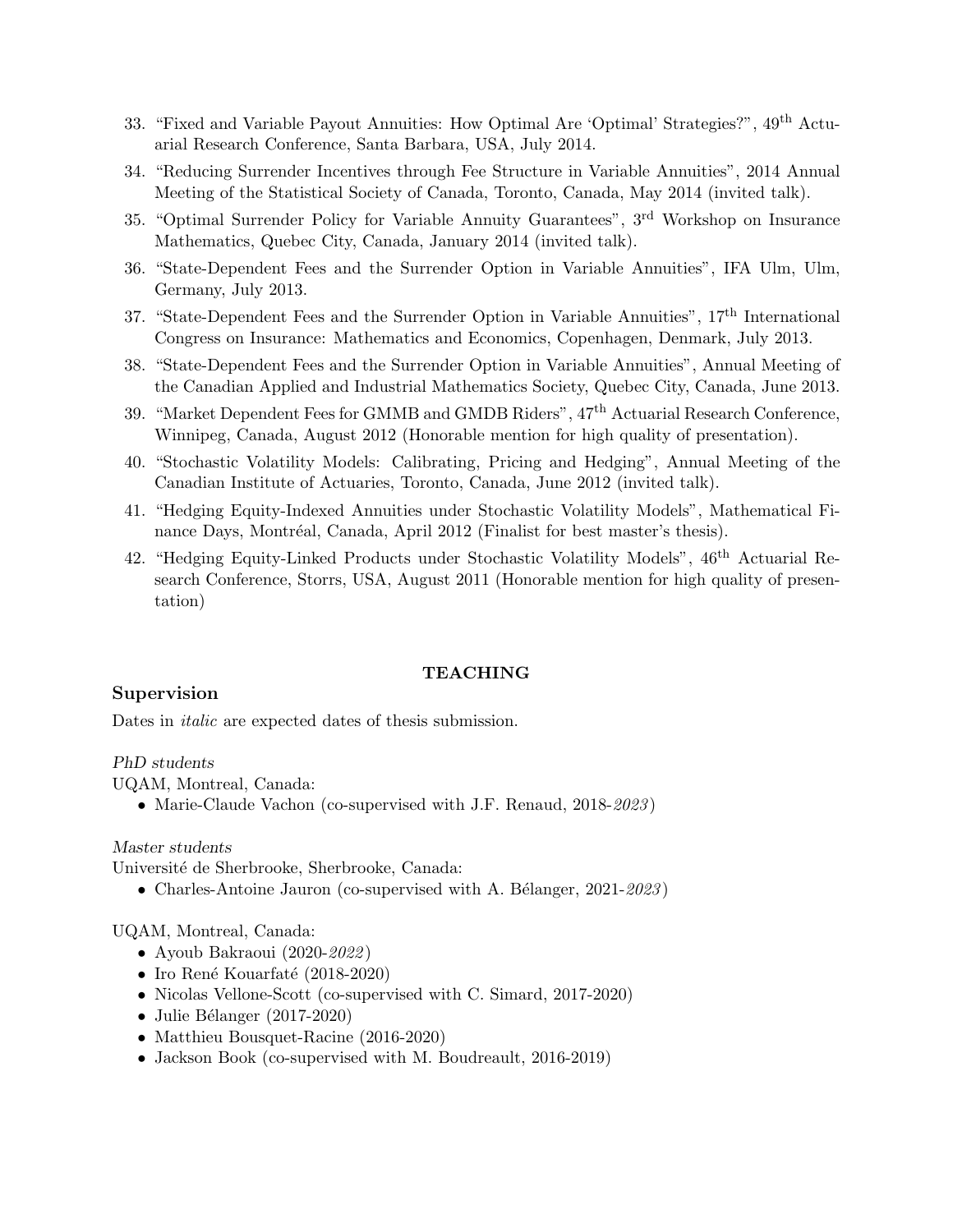ETH Zurich, Zurich, Switzerland:

- Valentin Stalder (co-supervised with P. Embrechts, 2015-2016)
- Michelle Kühne (semester paper, 2016)
- Pawel Kalinowski (semester paper, 2015)

Undergraduate students

UQAM, Montreal, Canada:

- David Borel (Summer 2018)
- Nicolas Vellone-Scott (Summer 2016 and Summer 2017)
- Vincent Tousignant (Summer 2016)

Member of master's thesis evaluation committee

- UQAM, Montreal, Canada:
	- Adel Benlagra
	- Andra Crainic
	- Jean-François Forest-Desaulniers
	- Zahra Ghasemivanani
	- $\bullet\,$  Félix Locas
	- $\bullet\,$  Patricia Piché
	- Dominic Viola
	- Juan Sebastian Yanez
	- Leila Zerrouk

## Courses taught

| UQAM, Montreal, Canada                                                                  |                           |  |
|-----------------------------------------------------------------------------------------|---------------------------|--|
| • MAT998G: Sujets spéciaux en finance actuarielle: Fonds distincts                      | Winter 2019               |  |
| • ACT2100: Compléments de probabilités                                                  | Winter 2018 to Fall 2020  |  |
| • MAT7070: Mesure et probabilités (with J.F. Renaud)                                    | Winter 2018 and Fall 2020 |  |
| • ACT5001: Régimes de retraite: évaluation                                              | Fall 2016 to Winter 2018  |  |
| • ACT650C: Sujets spéciaux en actuariat: Initiation à la recherche                      | Winter 2017               |  |
| University of Waterloo, Waterloo, Canada<br>• $\Lambda$ CTSC231: Mathematics of Finance | Winter 2013               |  |
| Concordia University, Montréal, Canada                                                  |                           |  |
| • MATH206: Algebra $\&$ Functions                                                       | Winter 2011               |  |
| THER EXPERIENCE                                                                         |                           |  |

## Service

## UQAM

| • Director of the Quantact research lab                                | 2020          |
|------------------------------------------------------------------------|---------------|
| • Actuary in charge of the University Accreditation Program of the CIA | 2019–2020     |
| • Seminar committee of the Quantact research lab                       | $2018 - 2020$ |